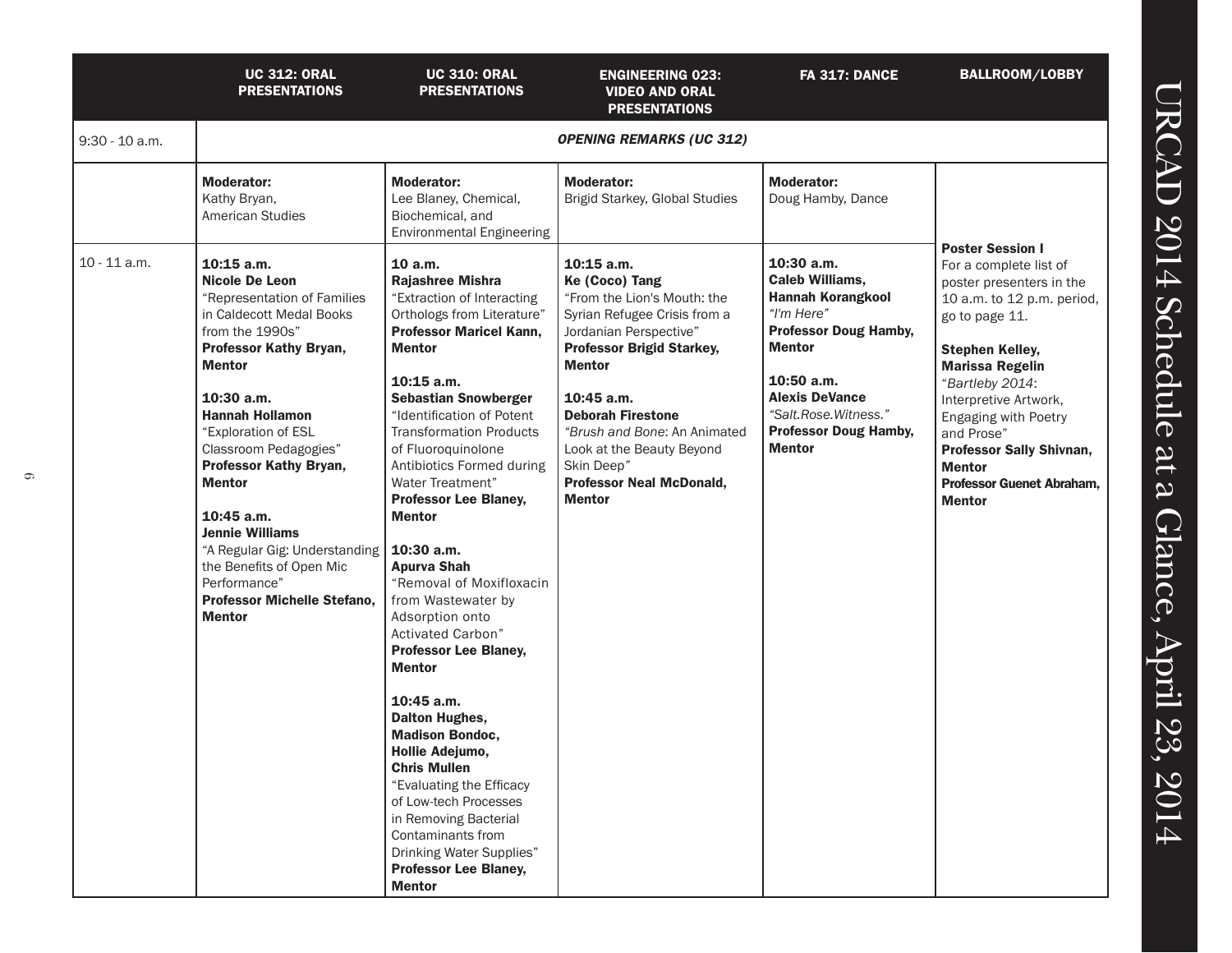|               | <b>UC 312: ORAL</b><br><b>PRESENTATIONS</b>                                                                                                                                                                                                                                                                                                                                                                                                                                                                                                                  | <b>UC 310: ORAL</b><br><b>PRESENTATIONS</b>                                                                                                                                                                                                                                                                                                                                                                                                                                                                                                                                                                                                                                                                                                                                                                | <b>ENGINEERING 023:</b><br><b>VIDEO AND ORAL</b><br><b>PRESENTATIONS</b>                                                                                                                                                                                                                                                                                                                                                                                                                                                      | FA 317: DANCE                                                                                                  | BALLROOM/LOBBY                                                                                                                                                                                                                                                                                                                                                               |
|---------------|--------------------------------------------------------------------------------------------------------------------------------------------------------------------------------------------------------------------------------------------------------------------------------------------------------------------------------------------------------------------------------------------------------------------------------------------------------------------------------------------------------------------------------------------------------------|------------------------------------------------------------------------------------------------------------------------------------------------------------------------------------------------------------------------------------------------------------------------------------------------------------------------------------------------------------------------------------------------------------------------------------------------------------------------------------------------------------------------------------------------------------------------------------------------------------------------------------------------------------------------------------------------------------------------------------------------------------------------------------------------------------|-------------------------------------------------------------------------------------------------------------------------------------------------------------------------------------------------------------------------------------------------------------------------------------------------------------------------------------------------------------------------------------------------------------------------------------------------------------------------------------------------------------------------------|----------------------------------------------------------------------------------------------------------------|------------------------------------------------------------------------------------------------------------------------------------------------------------------------------------------------------------------------------------------------------------------------------------------------------------------------------------------------------------------------------|
|               | <b>Moderator:</b><br>Kathy Bryan,<br><b>American Studies</b>                                                                                                                                                                                                                                                                                                                                                                                                                                                                                                 | <b>Moderator:</b><br>lan Thorpe, Chemistry and<br>Biochemistry                                                                                                                                                                                                                                                                                                                                                                                                                                                                                                                                                                                                                                                                                                                                             | <b>Moderator:</b><br>Brigid Starkey, Global Studies                                                                                                                                                                                                                                                                                                                                                                                                                                                                           | <b>Moderator:</b><br>Doug Hamby, Dance                                                                         |                                                                                                                                                                                                                                                                                                                                                                              |
| 11 - 12 p.m.  | $11:00$ a.m.<br><b>Jonathan Neal</b><br>"Empathy Reconceptualized<br>as a Dynamic Skillset"<br><b>Professor Diane Alonso,</b><br><b>Mentor</b><br>$11:15$ p.m.<br><b>Devin Taylor</b><br>"The Effect of Microgravity on<br>the Intestinal Tight Junction<br>Proteins"<br>Professor Ron Marchelletta,<br><b>Mentor</b><br>11:30 a.m.<br><b>Caitlyn Maczka</b><br>"Rogue Species Unleashed:<br><b>Examining Non-Native</b><br>Invasive Species, A Biological<br>Problem With Socioeconomic<br>Consequences"<br><b>Professor Effie Siegel,</b><br><b>Mentor</b> | 11 a.m.<br><b>Juan Alvarez</b><br>"A Recombinant Protein as<br>a Cancer Therapeutic to<br>Overcome Tumor-Related<br>Immune Suppression and<br><b>Enhance Tumor Rejection"</b><br><b>Professor Suzanne</b><br><b>Ostrand-Rosenberg.</b><br><b>Mentor</b><br>$11:15$ a.m.<br><b>Mashhood Wani</b><br>"The Role of Adiponectin<br>in High-Fat Mediated<br>Cardioprotective<br>Programs"<br>Professor W. Keith Jones.<br><b>Mentor</b><br>$11:30$ a.m.<br><b>Alexander Emmanuelli</b><br>"The Interactions Between<br>the 5'UTR and CANC<br>Protein in Late Phase Viral<br>Assembly of the Murine<br>Leukemia Virus"<br><b>Professor Michael</b><br><b>Summers, Mentor</b><br>11:45 a.m.<br>May Li<br>"Numerical Modeling<br>of Lipid Biosynthesis in<br>Microalgae"<br>Professor Ian Thorpe,<br><b>Mentor</b> | 11 a.m.<br><b>Steven Dakermanji</b><br>"The Study of Charged<br>Nanoparticles of Crotamine and<br>Plasmid DNA"<br><b>Professor Richard Karpel,</b><br><b>Mentor</b><br>$11:15$ a.m.<br><b>Muhed Rana</b><br>"Increase in Efficiency for Noise<br>Cancelling in a Spin-qubit Array"<br>Professor Jason Kestner,<br><b>Mentor</b><br>11:30 a.m.<br><b>Drayton Blanchard</b><br>"Characterization of Microfluidic<br><b>Channels Created Using PDMS</b><br>and Soft Lithography"<br>Professor Gymama Slaughter,<br><b>Mentor</b> | $10:50$ a.m.<br><b>Alexis DeVance</b><br>"Salt.Rose.Witness."<br><b>Professor Doug Hamby,</b><br><b>Mentor</b> | <b>Poster Session I</b><br>For a complete list of<br>poster presenters in the<br>10 a.m. to 12 p.m. period,<br>go to page 11.<br><b>Stephen Kelley,</b><br><b>Marissa Regelin</b><br>"Bartleby 2014:<br>Interpretive Artwork,<br>Engaging with Poetry<br>and Prose"<br><b>Professor Sally Shivnan,</b><br><b>Mentor</b><br><b>Professor Guenet Abraham.</b><br><b>Mentor</b> |
| $12 - 1 p.m.$ |                                                                                                                                                                                                                                                                                                                                                                                                                                                                                                                                                              |                                                                                                                                                                                                                                                                                                                                                                                                                                                                                                                                                                                                                                                                                                                                                                                                            | <b>GENERAL SESSION (UC 312)</b>                                                                                                                                                                                                                                                                                                                                                                                                                                                                                               |                                                                                                                |                                                                                                                                                                                                                                                                                                                                                                              |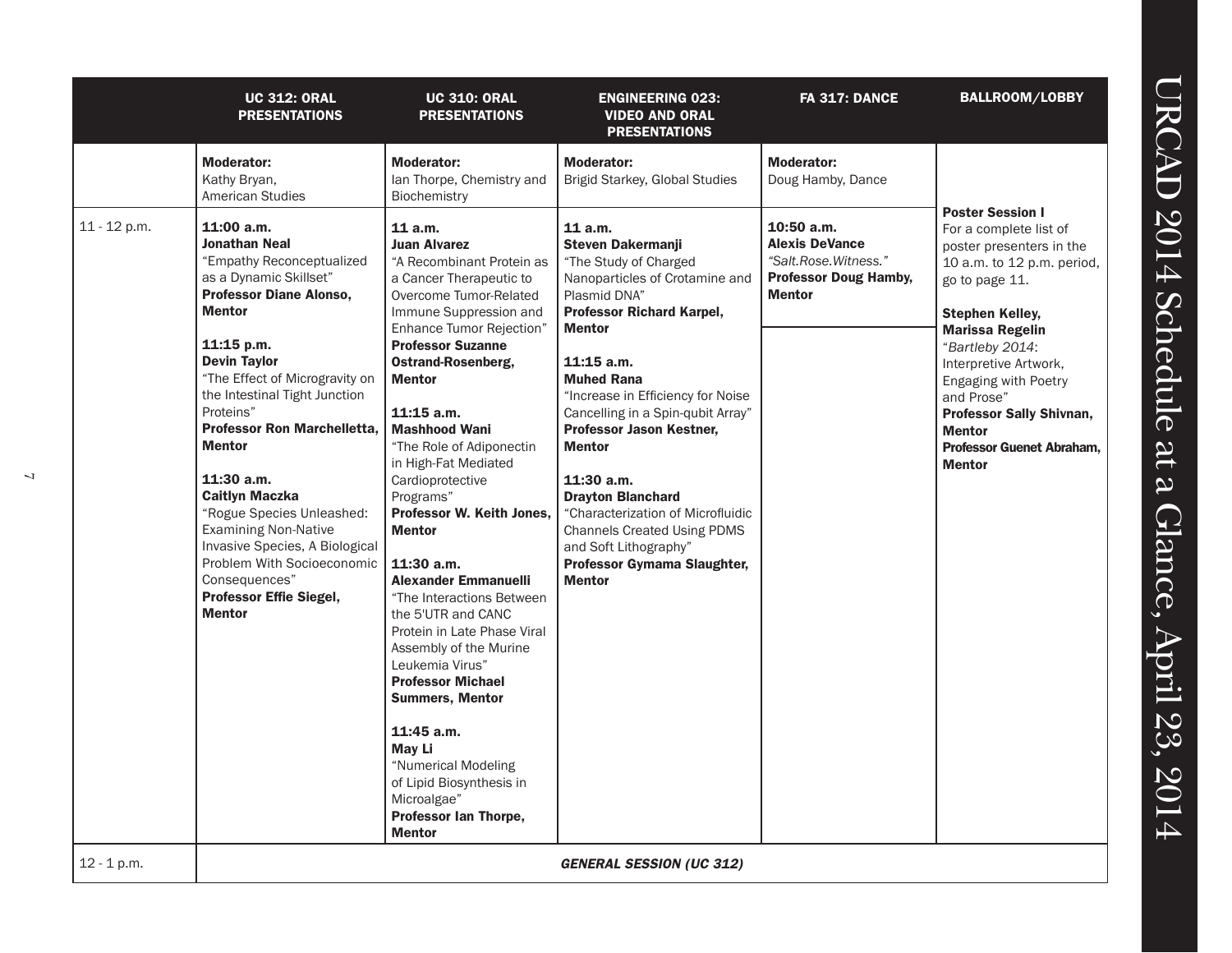|              | <b>UC 312: ORAL</b><br><b>PRESENTATIONS</b>                                                                                                                                                                                                                                                                                                                                                                                                                                                    | <b>UC 310: ORAL</b><br><b>PRESENTATIONS</b>                                                                                                                                                                                                                                                                                                                                                                                                                                                                                                                                                                 | <b>ENGINEERING 023:</b><br><b>VIDEO AND ORAL</b><br><b>PRESENTATIONS</b>                                                                                                                                                                                                                                                                                                                                                                                                                                                                                                                   | <b>BALLROOM/LOBBY</b>                                                                                                                                                                                                                                                                                                                                            |
|--------------|------------------------------------------------------------------------------------------------------------------------------------------------------------------------------------------------------------------------------------------------------------------------------------------------------------------------------------------------------------------------------------------------------------------------------------------------------------------------------------------------|-------------------------------------------------------------------------------------------------------------------------------------------------------------------------------------------------------------------------------------------------------------------------------------------------------------------------------------------------------------------------------------------------------------------------------------------------------------------------------------------------------------------------------------------------------------------------------------------------------------|--------------------------------------------------------------------------------------------------------------------------------------------------------------------------------------------------------------------------------------------------------------------------------------------------------------------------------------------------------------------------------------------------------------------------------------------------------------------------------------------------------------------------------------------------------------------------------------------|------------------------------------------------------------------------------------------------------------------------------------------------------------------------------------------------------------------------------------------------------------------------------------------------------------------------------------------------------------------|
|              | <b>Moderator:</b><br>Sarah Chard, Sociology<br>and Anthropology                                                                                                                                                                                                                                                                                                                                                                                                                                | <b>Moderator:</b><br>Bernard Lohr.<br><b>Biological Sciences</b>                                                                                                                                                                                                                                                                                                                                                                                                                                                                                                                                            | <b>Moderator:</b><br>Ted Foster, College of<br>Engineering and<br><b>Information Technology</b>                                                                                                                                                                                                                                                                                                                                                                                                                                                                                            |                                                                                                                                                                                                                                                                                                                                                                  |
| $1 - 2 p.m.$ | $1:15$ p.m.<br><b>William Rice</b><br>"The Evolution of Trades<br>and Occupations in<br>Industrial England"<br><b>Professor David Mitch,</b><br><b>Mentor</b><br>1:30 p.m.<br>lan Forsythe<br>"Recording an Experience<br>of Literacy: A Person-<br>Centered Approach"<br>Professor Bambi Chapin,<br><b>Mentor</b><br>1:45 p.m.<br><b>Samantha Hawkins</b><br>"Baltimore Voices: Creating<br>a Comprehensive Sense of<br>Place and Identity"<br><b>Professor Sarah Chard,</b><br><b>Mentor</b> | 1 p.m.<br>Nicholas Rogers,<br>Victoria Taylor<br>"Production and<br>Characterization of<br>Aspergillus nidulans<br>Mutants for Increased<br>Protein Secretion"<br><b>Professor Mark Marten,</b><br><b>Mentor</b><br>$1:15$ p.m.<br><b>Aymen Algazzaz</b><br>"Structure and Variation<br>of the Warble Song in<br><b>Grasshopper Sparrows</b><br>(Ammodramus savannarum)"<br><b>Professor Bernard Lohr,</b><br><b>Mentor</b><br>1:30 p.m.<br><b>Caleb Simmons</b><br>"Hungry Monsters: A<br>Computational Model for<br>the Evolution of Metabolic<br>Gene Regulation"<br><b>Professor Ivan Erill, Mentor</b> | 1 p.m.<br><b>Matthew Fertig,</b><br>"Quantum Computing"<br><b>Professor Richard Wilson,</b><br><b>Mentor</b><br>1 p.m.<br>Joshua Standiford,<br><b>Daniel Abid</b><br>"Anticipatory Ethics in<br>Engineering Regarding the<br><b>Future of Powered Exoskeletons</b><br>for Social, Explorative, and<br>Military Use"<br><b>Professor Richard Wilson,</b><br><b>Mentor</b><br>1 p.m.<br>Benjamin Cherry,<br><b>Oleksandr Aleksandrovych</b><br>"Possibilities: An Anticipatory<br>Look at the Ethical Issues in<br>Stem Cell Research"<br><b>Professor Richard Wilson,</b><br><b>Mentor</b> | <b>Poster Session II</b><br>For a complete list of<br>poster presenters in the<br>12 to 2 p.m. period, go to<br>page 18.<br><b>Stephen Kelley,</b><br><b>Marissa Regelin</b><br>"Bartleby 2014:<br>Interpretive Artwork,<br>Engaging with Poetry<br>and Prose"<br><b>Professor Sally Shivnan,</b><br><b>Mentor</b><br>Professor Guenet Abraham,<br><b>Mentor</b> |
|              |                                                                                                                                                                                                                                                                                                                                                                                                                                                                                                | <b>Professor Muruhan</b><br><b>Rathinam, Mentor</b><br>1:45 p.m.<br><b>Behnam Majd</b><br>'Fatigue of Dentin after<br>Diamond Abrasive Bur<br>Preparations"<br>Professor Dwayne Arola,<br><b>Mentor</b>                                                                                                                                                                                                                                                                                                                                                                                                     | <b>Moderator:</b><br>Matthias Gobbert, Mathematics<br>and Statistics<br>1:45 p.m.<br>Zoe Gensheimer<br>"Mirror Images: The US and Its<br>'Southern Brother'"<br><b>Professor Mark Durant,</b><br><b>Mentor</b>                                                                                                                                                                                                                                                                                                                                                                             |                                                                                                                                                                                                                                                                                                                                                                  |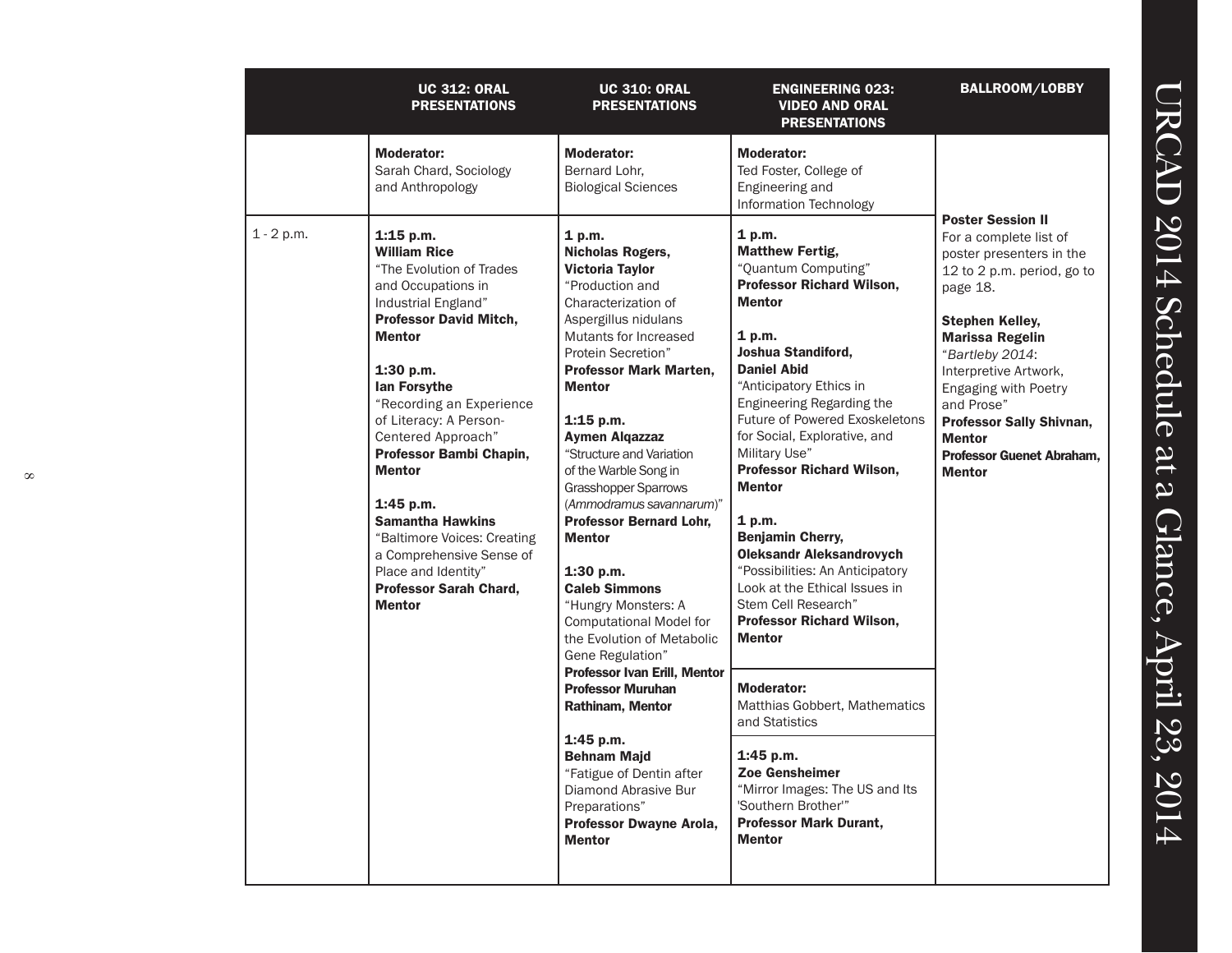|              | <b>UC 312: ORAL</b><br><b>PRESENTATIONS</b>                                                                                                                                                                                                                                                                                                                                                         | UC 310: ORAL PRESENTATIONS                                                                                                                                                                                                                                                                                                                                       | <b>ENGINEERING 023:</b><br><b>VIDEO AND ORAL</b><br><b>PRESENTATIONS</b>                                                                                                                                                                                                                                                                                                                   | BALLROOM/LOBBY                                                                                                                                                                                  |
|--------------|-----------------------------------------------------------------------------------------------------------------------------------------------------------------------------------------------------------------------------------------------------------------------------------------------------------------------------------------------------------------------------------------------------|------------------------------------------------------------------------------------------------------------------------------------------------------------------------------------------------------------------------------------------------------------------------------------------------------------------------------------------------------------------|--------------------------------------------------------------------------------------------------------------------------------------------------------------------------------------------------------------------------------------------------------------------------------------------------------------------------------------------------------------------------------------------|-------------------------------------------------------------------------------------------------------------------------------------------------------------------------------------------------|
|              | <b>Moderator:</b><br>Sarah Chard, Sociology<br>and Anthropology                                                                                                                                                                                                                                                                                                                                     | <b>Moderator:</b><br>Bernard Lohr, Biological Sciences                                                                                                                                                                                                                                                                                                           | <b>Moderator:</b><br>Matthias Gobbert.<br><b>Mathematics and Statistics</b>                                                                                                                                                                                                                                                                                                                |                                                                                                                                                                                                 |
| $2 - 3 p.m.$ | 2 p.m.<br><b>Leslie McNamara</b><br>"The Law Won Over Big<br>Money': Tom Watson and the<br>Leo Frank Case"<br><b>Professor Anne Rubin.</b><br><b>Mentor</b>                                                                                                                                                                                                                                         | 2 p.m.<br><b>James Taylor,</b><br><b>Kedar Perkins</b><br>"Characterizing Extractables<br>in Polymers"<br>Professor William LaCourse,<br><b>Mentor</b>                                                                                                                                                                                                           | 2 p.m.<br><b>Emily Hinz</b><br>"The Kincaid Legacy"<br>Professor Lisa Cella,<br><b>Mentor</b><br>$2:15$ p.m.<br><b>Matthew Brewster</b>                                                                                                                                                                                                                                                    | <b>Poster Session III</b><br>For a complete list of<br>poster presenters in the<br>2 to 4 p.m. period, go to<br>page 23.<br><b>Stephen Kelley,</b><br><b>Marissa Regelin</b><br>"Bartleby 2014: |
|              | <b>Moderator:</b><br>Esther Doyle Read,<br><b>Ancient Studies</b>                                                                                                                                                                                                                                                                                                                                   | $2:15$ p.m.<br><b>Kendra Johnson</b><br>"Understanding the Molecular<br>Mechanisms of Synergistic<br>Inhibition of the Hepatitis C Virus<br>(HCV) Polymerase"<br>Professor Ian Thorpe, Mentor<br>2:30 p.m.<br><b>Larry Morton</b><br>"Gold-Tip Nanoprobe Array Fabrication<br>for Brain Characterization"<br><b>Professor Gymama Slaughter,</b><br><b>Mentor</b> | "The Influence of Stochastic<br>Parameters on Calcium<br>Waves in a Heart Cell"<br><b>Professor Matthias</b><br>Gobbert, Mentor<br><b>Professor Bradford Peercy,</b><br><b>Mentor</b><br><b>Professor Padmanabhan</b><br><b>Seshaiyer, Mentor</b><br>2:30 p.m.<br>Tenji Tembo,<br><b>Michael Bishoff,</b><br><b>Nicholay Topin</b><br>"Creating Extended Temporal<br>Actions through State | Interpretive Artwork,<br>Engaging with Poetry<br>and Prose"<br><b>Professor Sally Shivnan,</b><br><b>Mentor</b><br><b>Professor Guenet Abraham,</b><br><b>Mentor</b>                            |
|              | 2:30 p.m.<br><b>Lacey Wilson</b><br>"The Addy Walker Stories:<br>Studies of Enslaved Black<br>Girlhood"<br><b>Professor Michelle Scott,</b><br><b>Mentor</b><br>2:45 p.m.<br><b>Kaitlyn Golden</b><br>"Resource-sharing and                                                                                                                                                                         |                                                                                                                                                                                                                                                                                                                                                                  |                                                                                                                                                                                                                                                                                                                                                                                            |                                                                                                                                                                                                 |
|              | Psychological Sense of<br><b>Moderator:</b><br>Community among First-<br>Phyllis Robinson,<br>generation Latin American<br><b>Biological Sciences</b><br>Immigrants"<br><b>Professor Anne Brodsky,</b><br>2:45 p.m.<br><b>Mentor</b><br><b>Joyce Ohiri</b><br>"Characterizing the AC1-<br>Exemestane Resistant Cell Line in<br>Estrogen-Dependent Breast Cancer"<br>Professor Angela Brodie, Mentor | Abstraction Techniques"<br><b>Professor Marie</b><br><b>DesJardins, Mentor</b><br>Dr. James MacGlashan,<br><b>Mentor</b>                                                                                                                                                                                                                                         |                                                                                                                                                                                                                                                                                                                                                                                            |                                                                                                                                                                                                 |
|              |                                                                                                                                                                                                                                                                                                                                                                                                     | <b>Moderator:</b><br>Frederic Worden, Visual Arts<br>2:45 p.m.<br><b>Dustin Roddy</b><br>"A Perspective of BMX<br>Culture in Baltimore"<br>Professor Kathy Bryan,<br><b>Mentor</b>                                                                                                                                                                               |                                                                                                                                                                                                                                                                                                                                                                                            |                                                                                                                                                                                                 |